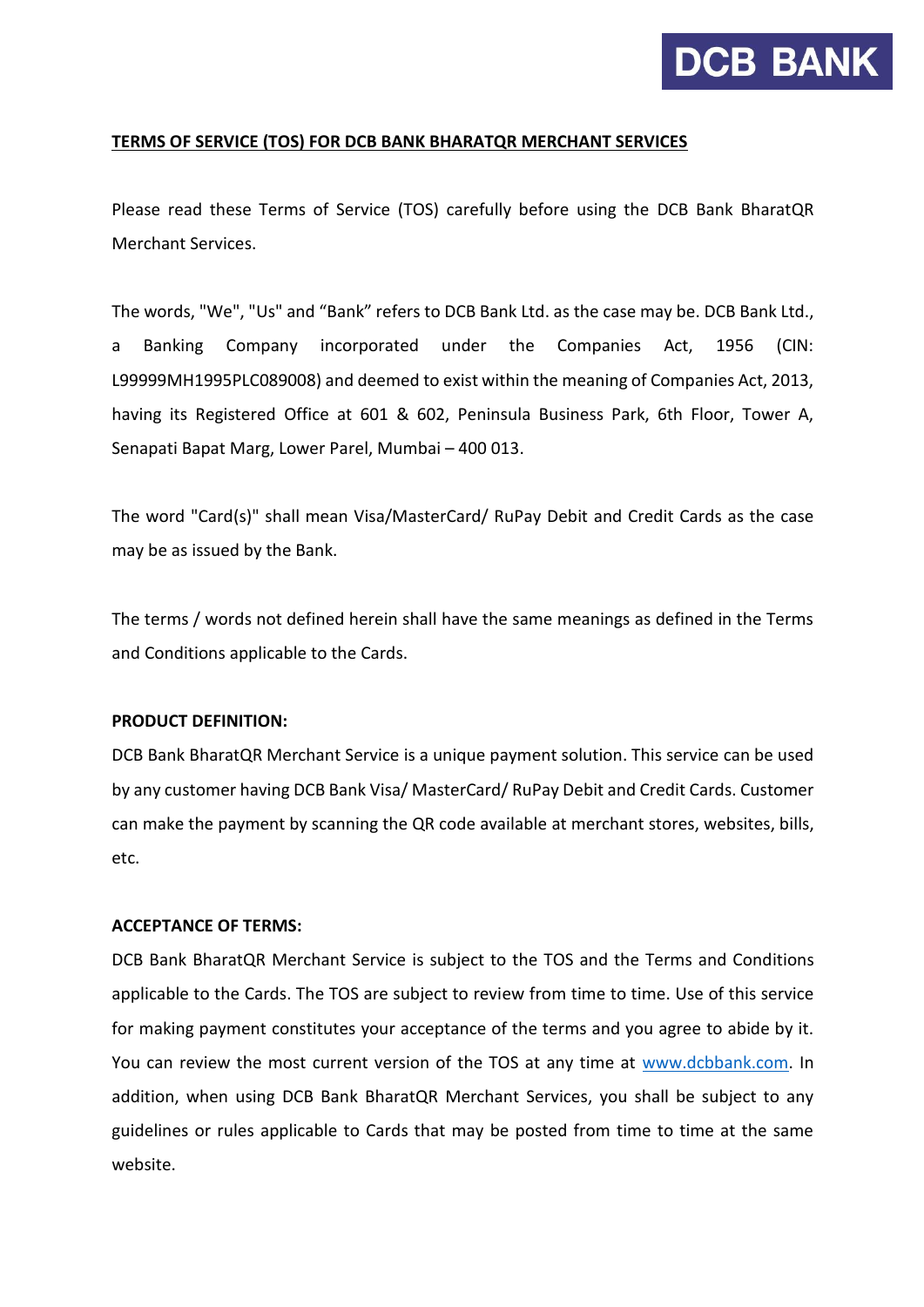

- A. You agree that usage of the DCB Bank BharatQR Merchant Service, registration of cards for DCB Bank BharatQR Merchant Service or payment through DCB Bank Bharat QR will represent your acceptance of this TOS, and that continued use of DCB Bank BharatQR Merchant Service after revisions to this TOS shall constitute your agreement to such revised terms and any applicable guidelines or rules.
- B. Unless explicitly stated otherwise, any new features that augment enhance or otherwise change DCB Bank BharatQR Merchant Service shall be subject to this TOS.
- C. The Bank reserves the right at any time to modify or discontinue, temporarily or permanently, DCB Bank BharatQR Merchant Services.
- D. The Bank shall not be responsible for interception/ misuse of DCB Bank BharatQR Merchant Service. The Bank is not liable if the Authentication and card details fall into wrong hands due to any reason whatsoever.

## **AUTHENTICATION:**

The Bank at a later date may provide for any additional authentication in addition to what has been requested for. The Card member agrees to validate such requirements at a future date.

### **LIABILITY:**

The Bank shall not be liable if a transaction through DCB Bank BharatQR Merchant Service does not materialize or is delayed or is incomplete due to any reason whatsoever.

### **NOTICE:**

You may also be notified of changes to this TOS or other matters related to the same by notices displayed on [http://www.dcbbank.com](http://www.dcbbank.com/)

### **RESPONSIBILITY:**

Except as otherwise provided by Applicable Law or Terms and Conditions applicable to the Account, you understand that you are financially responsible for all uses of the DCB Bank BharatQR Merchant Services by you and those authorized by you during the registration and payment.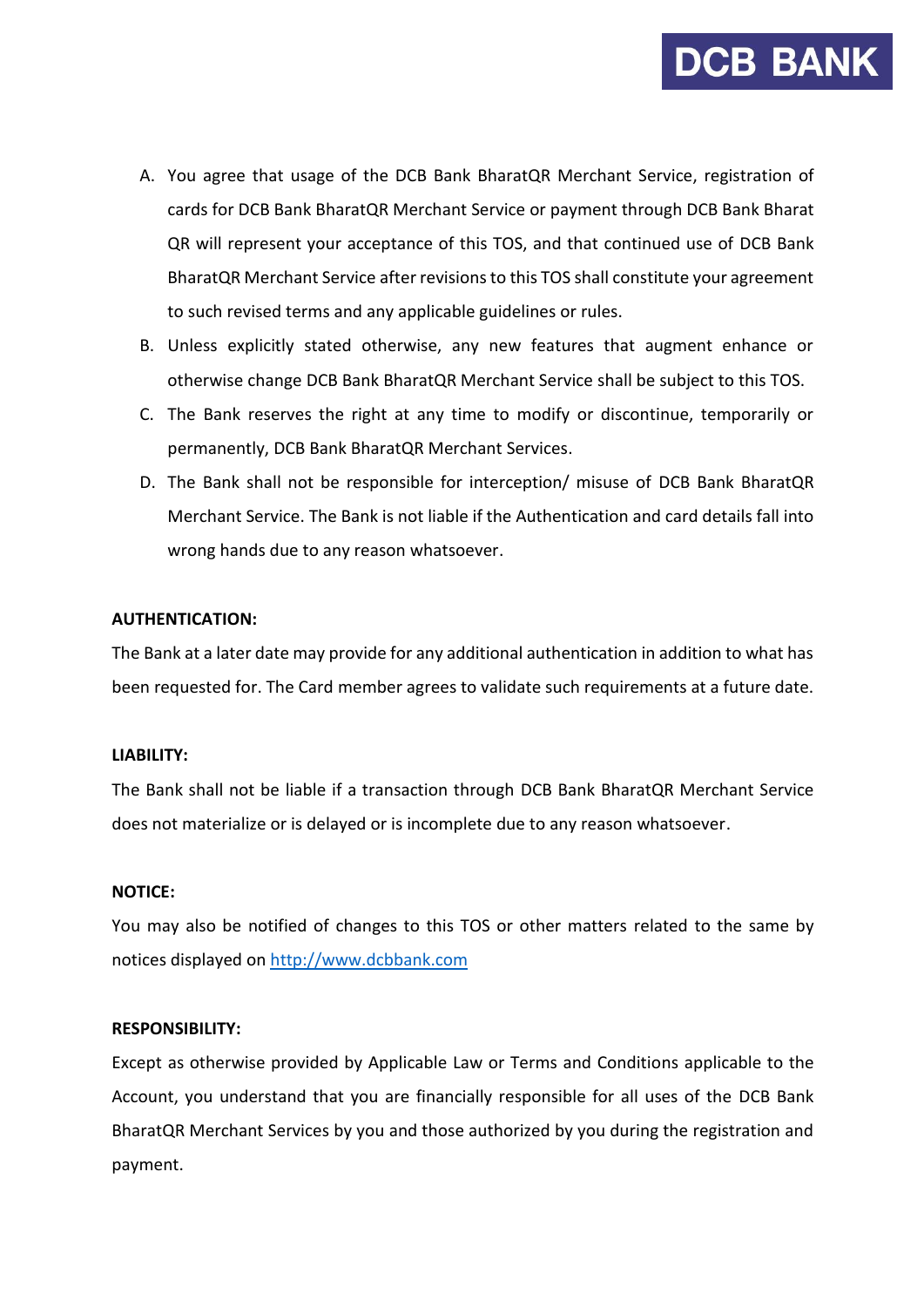

### **MISCELLANEOUS:**

**Misuses of DCB Bank BharatQR Service**: You acknowledge that if any third person obtains access to your DCB Bank BharatQR code, such third person would be able to collect money using the QR Code. However, this money will be settled only in your account as provided at the time of applying for DCB Bank BharatQR Merchant Services. You shall be responsible for all transactions carried through BharatQR on your account.

#### **INTERNET FRAUDS:**

The Internet per se is susceptible to a number of frauds, misuses, hacking and other actions, which could affect use of DCB Bank BharatQR Merchant Services. Whilst the Bank shall aim to provide security to prevent the same, there cannot be any guarantee from such Internet frauds, hacking and other actions, which could affect the use of the DCB Bank BharatQR Merchant Service.

#### **TECHNOLOGY RISKS:**

It may also be possible that the DCB Bank BharatQR Merchant Services platform may require maintenance and during such time it may not be possible to process the request of the Customers. This could result in delays in the processing of Instruction or failure in the processing of instructions and other such failures. You understand and acknowledge that the Bank disclaims all and any liability, arising out of any failure or inability by the Bank to honour any customer instruction.

### **LIMITS:**

You are aware that the Bank may from time to time impose maximum and minimum limits on the DCB Bank Bharat QR payment. You realize, accept and agree that the same is to reduce the risks on you. You shall be bound by such limits imposed and shall strictly comply with them.